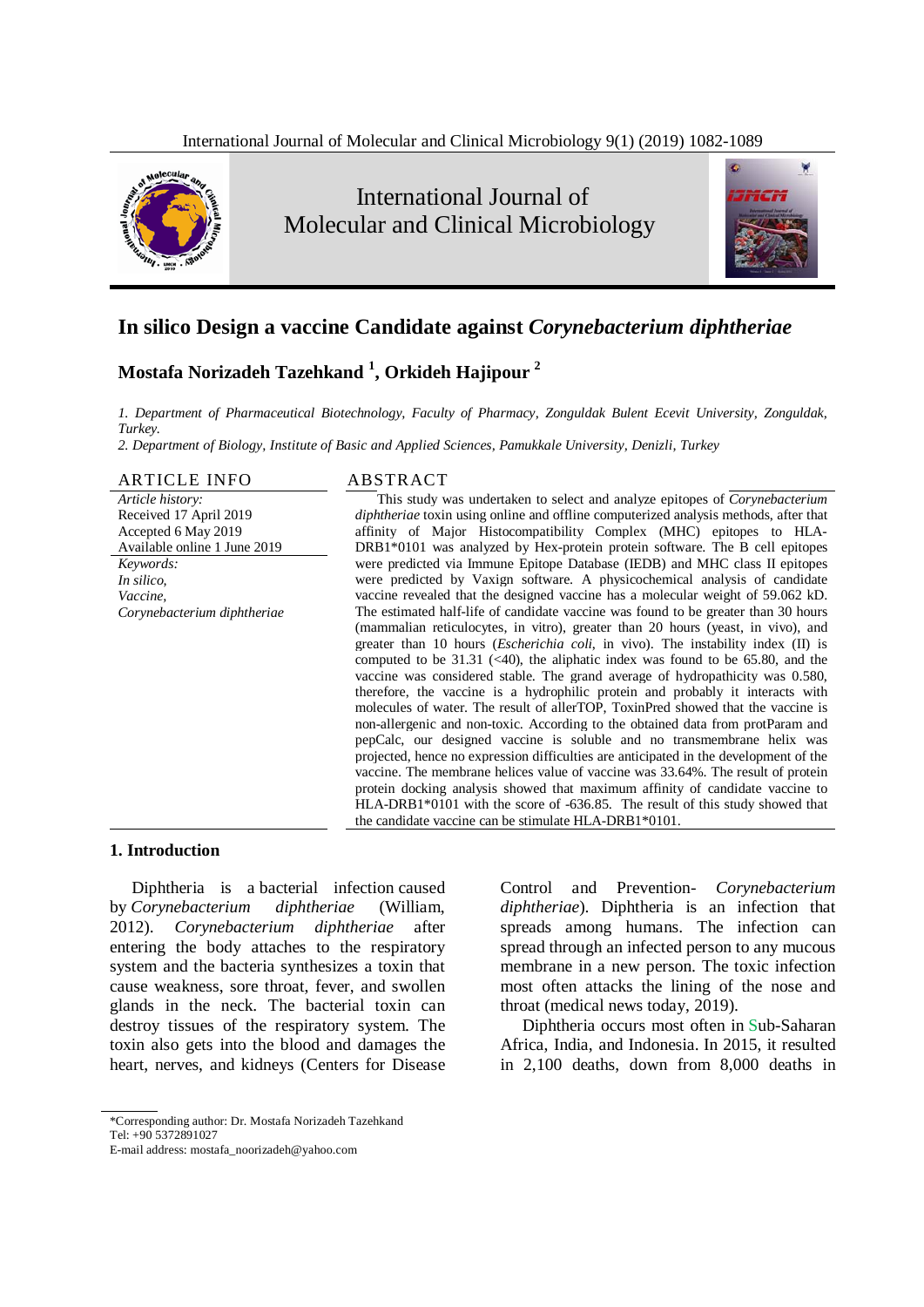1990. In the United States, 57 cases were reported between 1980 and 2004. Death occurred in 5% to 10% of those affected. In 2016, the countries of worldwide reported about 7,100 cases of diphtheria to the World Health Organization (WHO), but there are likely many more cases (Centers for Disease Control and Prevention- *Corynebacterium diphtheriae*). Only some strains of *Corynebacterium diphtheriae*  can synthesize a toxin when infected with a bacteriophage that integrates the toxinencoding gene into the genome of *Corynebacterium diphtheriae (*Freeman, 1951*).*  Diphtheria toxin encodes a protein with 60 Kilo Dalton (protein with 535 amino acid) that composed of two peptide chains (A and B chain), held together by a disulfide bond. Each chain has a role in disease formation. The role of B chain is recognition subunit that gains the toxin entry into the host cell by binding to the EGF-like domain of heparin-binding EGF-like growth factor on the cell surface of host. This signals inters into the cell to internalize the toxin within an endosome by receptor-mediated endocytosis. Inside the endosome, the toxin is spited by a trypsin-like protease. The acidity of the endosome causes B chain to make several pores in the membrane of endosome. The A chain of diphtheria toxin inhibits the synthesis of all proteins in the infected cell by catalyzing of ADP ribosylation of elongation factor EF 2.

EF2 is an important factor to the protein synthesis *(*Freeman et al., 1953*).* Diphtheria vaccine is an effective way for inhibition of diphtheria infection that available in a number of formulations. The diphtheria vaccine is given in 3 or 4 doses along with tetanus and pertussis vaccines which are injected during childhood. In last years, bioinformatics has gathered much scientific consideration. Vaccines established via bioinformatics are safer, more suitable, more effective, and less expensive than other vaccines (Zheng et al., 2017).

Our present study was undertaken to select and analyze epitopes of *Corynebacterium diphtheriae* toxin using different computerized analysis methods. After that affinity of and MHC epitopes to HLA-DRB1\*0101 was analyzed by Hex-protein protein software.

### **2. Materials and Methods**  *2.1. Tools*

This study was administered in silico. Protein sequence of B chain of *Corynebacterium diphtheriae* toxin was obtained from National Center Biotechnology information (NCBI) databank. The 3D structure of HLA-DRB1 was obtained from SWISS-MODEL. Online and offline softwares including of Vaxquery, CDC, VaxiJen, Allertop, Toxinpred, Vaxign, Propred, NCBI, Prabi, 3drefine, Protparam, Prochech, Pepcalc have been used in this work., Iupred2a, Immune Epitope Database (IEDB),25 PEP-FOLD, and Hex Protein Docking were used in this research (Zahroh eat al., 2016; Doytchinova and Flowe, 2007., Vita et al., 2015).

## *2.2. Methods*

Firstly the sequences of *Corynebacterium diphtheriae* toxin (B chain) was obtained from National Center Biotechnology information (NCBI) database (https://www.ncbi.nlm.nih.gov/ protein/4AE1\_B).

The B cell epitopes were predicted via Immune Epitope Database (IEDB). The software uses an artificial neural network for provide data about potentially B-cell epitopes. In this study epitopes higher than 0.35 threshold were subjected to B-cell epitope prediction.

The epitopes of MHC class II predicted from the selected sequences of *Corynebacterium diphtheriae* toxin (B chain) by Vaxign software. The epitopes were evaluated for their binding affinity with predominant HLA II alleles (Pvalues < 0.05 were considered significant (Dikhit et al., 2017).

The binding character (with high score) of MHCII and B cell epitopes were taken into attention for the choice of the best epitopes. The antigenicity of selected epitopes was tested with VaxiJen prediction analysis software (Doytchinova and Flower, 2007). The Allergenicity and toxicity of epitopes were analyzed by Allertop and toxinpred softwares. The listed epitopes (B and MHCII epitopes) were linked by Lysine-Lysine linker together and using an immunological adjuvant to build a multi epitopes candidate vaccine. To increase the immunogenicity of candidate vaccine, the amino acid sequence of diphtheria toxin fragment sequence (ID: AAT37555.1) was attached to the N-terminal and C-terminal end of the protein vaccine. Diphtheria toxin fragment is the nontoxic portion of *Corynebacterium*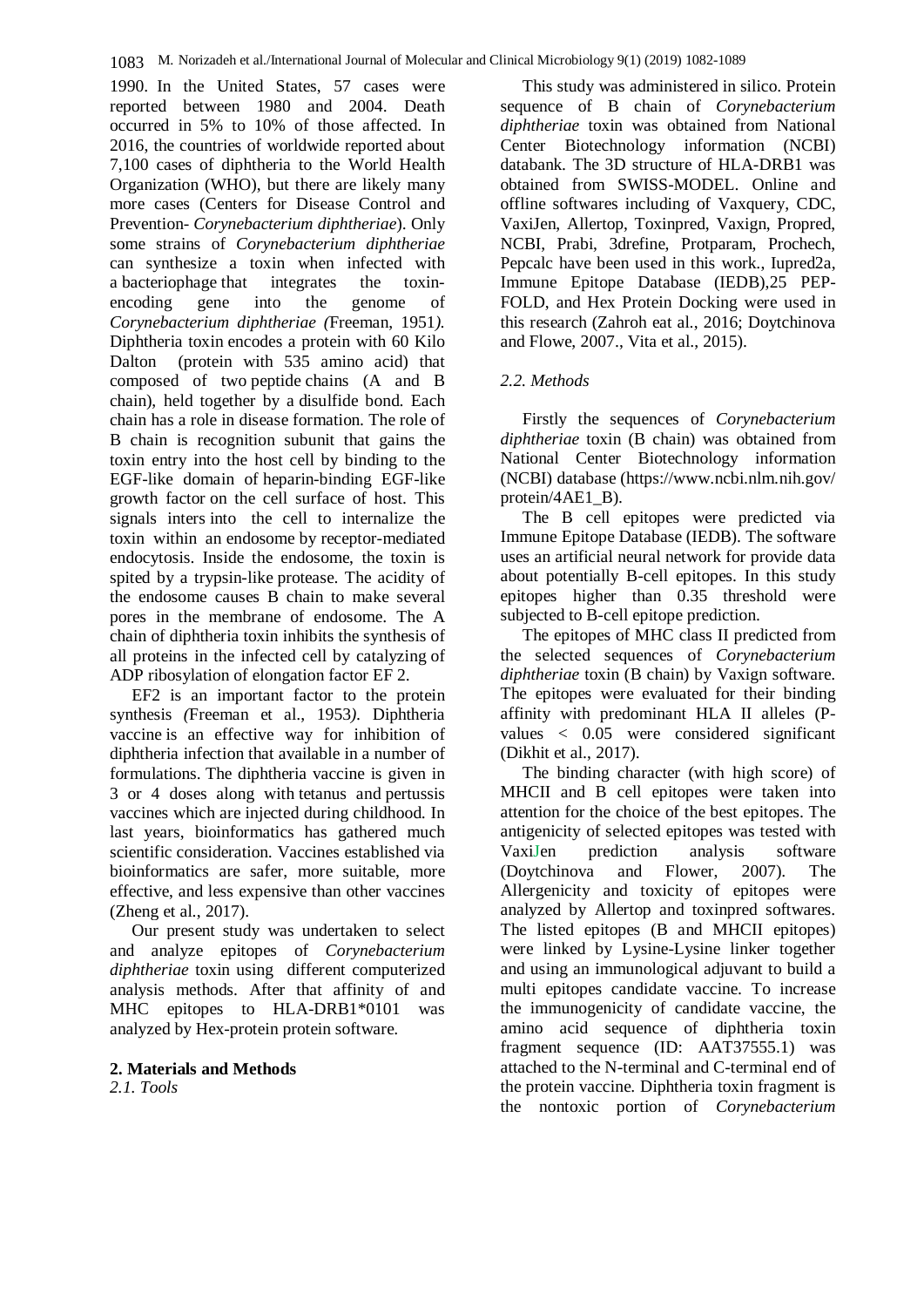*diphtheriae* toxin. A flexible using of a PAPAP linker was used to join adjacent epitopes to candidate vaccine. So, the antigenicity, allergenicity and toxicity of poly-epitope vaccine were tested by Vaxijen, allertop and toxinpred softwares (Dimitrov et al., 2014; Gupta et al., 2013).

The tendency of protein to be soluble in human and *E.coli* on overexpression bacterial host cell was calculated (Shey et al., 2019). Furthermore, half-life, molecular weight, isoelectric pointinstability index, aliphatic index and stability of candidate vaccine was calculated by Paratparam and Papcolc software's (Khan et al., 2018). Parabi server was used to test of potential transmembrane helices in the candidate vaccine structure.

Afterward, 3D structure of candidate vaccine was drawn by SWISS-MODEL. The protein structure was refined using 3D refine software. The server subjected the 5 model to our designed vaccine. The refined models were checked for 3D refine score, GDT-HA score, GTD-TS, RMSD score, and MolProbity, and the best model was chosen. The selected model was investigated by Ramachandran plot analysis with Procheck online software (Shahsavani et al., 2018).

In this research we used the IUPred2A program for detection of disorder region of our protein. The IUPred2A is a program that recognize disordered protein regions ANCHOR2. It is also capable to identify protein regions that do or do not adopt a stable structure depending on the redox state of their environment (Meszaros et al., 2018).

The binding affinity of epitopes to MHC class II (HLA-DRB1\*0101) evaluated by HEX protein protein docking software. For this reason molecular structure of HLA-DRB1\*0101 in pdb format was obtained from PDB database (http://www.rcsb.org/structure/5V4N). Hex is a communicating molecular graphics software for calculating and exhibiting docking modes of couples of protein and DNA molecules. Hex can calculate protein ligand docking, and it can superpose couples of molecules using only knowledge of their 3D shapes (http://hex.loria .fr/manual800/hex\_manual.pdf). For socking step the 3D structure of HLA-DRB1\*0101, as a ligand, and the candidate vaccine structure as a receptor were submitted to Hex program. In this research we used human serum albumin (protein

structure) as negative control and analyzed the affinity of that protein as receptor to HLA-DRB1\*0101 as ligand in Hex software (Amisha et al., 2014).

## **3. RESULTS**

Chain B, Diphtheria Toxin (535aa) sequences of *Corynebacterium diphtheriae* was obtained from NCBI (ACCESSION NO:4AE1\_B). This sequence was tested to antigenicity with VaxiJen server. The vaxiJen value of chain B, Diphtheria toxin was 0.605 (above the threshold 0.4). For this reason B chain of Diphtheria Toxin was suitable for our research.

The B cell epitopes were predicted via Immune Epitope Database (IEDB). In this study epitopes higher than 0.35 threshold were subjected to B-cell epitope prediction. These epitopes were tested to antigenicity with VaxiJen. The selected peptide epitopes must also possess antigen as evaluated by VaxiJen (above the threshold 0.4). Some of epitopes from Chain B, Diphtheria Toxin passed these criteria. The predicted B-cell epitopes from candidate toxin which produced the best IEDB and VaxiJen score (Table-1).

The MHC class II epitopes were predicted by vaxign software. The epitopes were evaluated for their binding affinity with predominant HLA II alleles (P-values < 0.05 were considered significant). These epitopes were tested to antigenicity with VaxiJen. The selected peptide epitopes must also possess antigen as evaluated by VaxiJen (above the threshold 0.4). Some of epitopes passed these criteria. The predicted MHCII epitopes which produced the best VaxiJen score, were KSFVMENFS, WAVNVAQVI, and LSLFFEIKS (Table 2-4). These selected epitopes has the strongest affinity to HLA-DRB1. therefore, this HLA type will be used as a model in molecular docking (HEX). The sequence of candidate vaccine is shown in figure 1.

**Table 1**. The selected of B cell epitopes.

| B<br>cell | Sequence                | Length |
|-----------|-------------------------|--------|
| epitopes  |                         |        |
|           | SIGVLGYQKTVDHTKVNSKLSLF | 23     |
|           | <b>SYHGTKPGYVDS</b>     | 12     |
| 3         | <b>AEGSSSVE</b>         |        |
|           | <b>TRGKRGQDA</b>        |        |
|           | <b>DSETADNLEK</b>       |        |
|           | <b>YNRPAYSPGHKTQPF</b>  |        |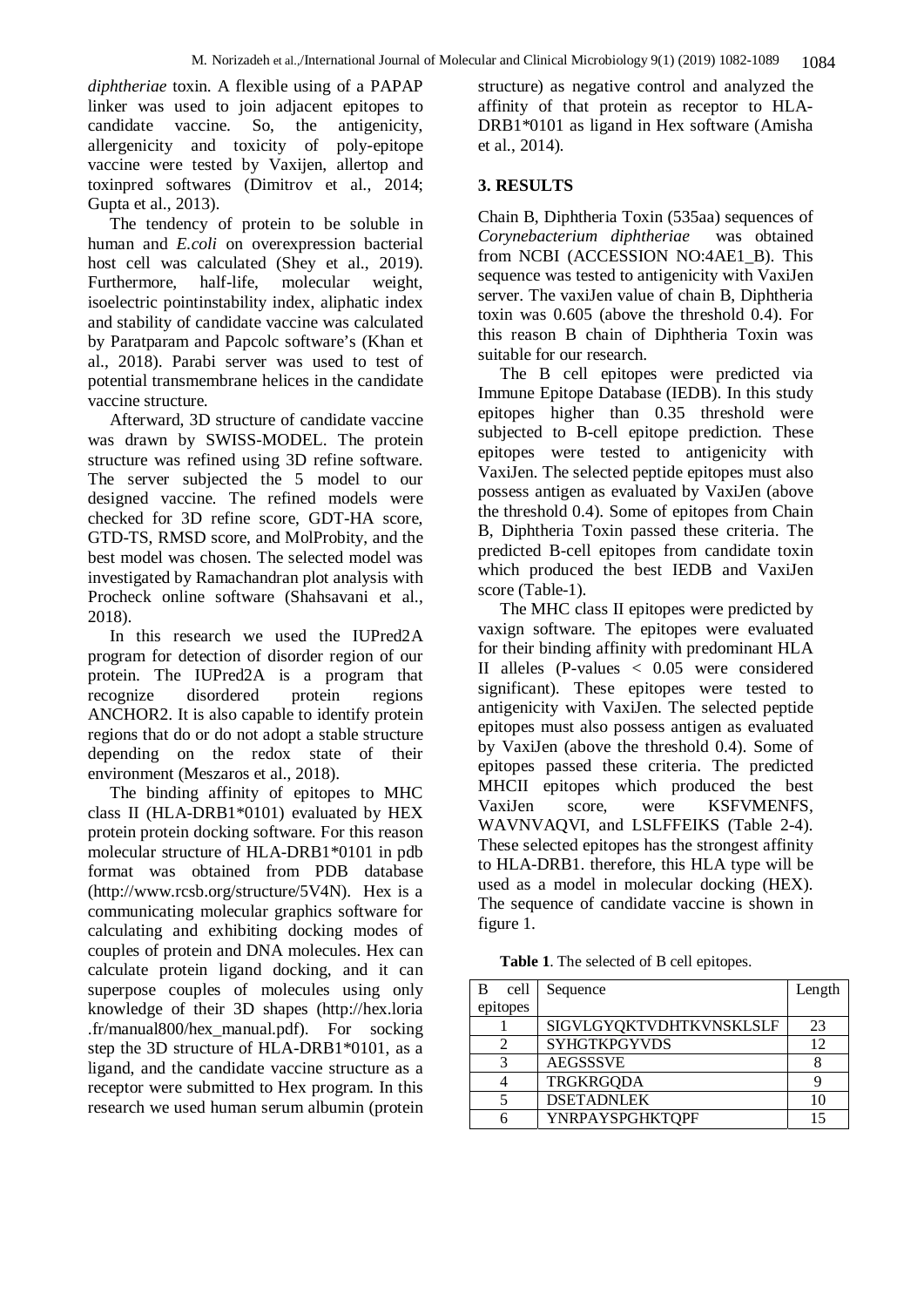1085 M. Norizadeh et al./International Journal of Molecular and Clinical Microbiology 9(1) (2019) 1082-1089

| Table 2. The property of KSFVMENFS epitope. |  |  |  |  |
|---------------------------------------------|--|--|--|--|
|---------------------------------------------|--|--|--|--|

| MHC Class MHC Allele |                         | p-value |
|----------------------|-------------------------|---------|
| Ш                    | HLA-DRB3*01:01 0.000312 |         |
| Ш                    | HLA-DRB5*01:01 0.00208  |         |
| Ш                    | HLA-DRB1*13:02 0.00388  |         |
| lπ                   | HLA-DRB1*03:01 0.00493  |         |
| П                    | HLA-DRB1*04:04 0.00517  |         |
| Iн                   | HLA-DRB1*04:03 0.00545  |         |
| Ш                    | HLA-DRB1*07:01 0.00595  |         |
| Ш                    | HLA-DRB1*01:01 0.00778  |         |
| lπ                   | HLA-DRB1*15:01 0.0107   |         |
| Ш                    | HLA-DR4                 | 0.0156  |
|                      | HLA-A*30:01             | 0.019   |
| Ш                    | HLA-DPB1*04:01 0.0207   |         |
| Ш                    | HLA-DRB1*09:01 0.0318   |         |
| Ш                    | HLA-DPB1*04:02 0.0383   |         |
| Ш                    | HLA-DRB3*02:02 0.0419   |         |

**Table 3.** The property of WAVNVAQVI epitope.

| MHC Class MHC Allele |                                   | p-value |
|----------------------|-----------------------------------|---------|
| Ш                    | HLA-DQA1*01:01/DQB1*05:01 0.00425 |         |
| II                   | HLA-DRB1*01:02                    | 0.00655 |
| Ш                    | HLA-DPA1*03:01/DPB1*04:02         | 0.00804 |
| μ                    | HLA-B*53:01                       | 0.0115  |
| Į                    | $H-2-Db$                          | 0.0149  |
| ι                    | HLA-B*54:01                       | 0.0229  |
| Ш                    | HLA-DRB1*15:01                    | 0.0235  |
| I                    | HLA-B*51:01                       | 0.0287  |
| Ш                    | <b>HLA-DRB4*01:01</b>             | 0.0303  |
| I                    | HLA-B*39:01                       | 0.0311  |
|                      | HLA-B*35:01                       | 0.034   |
| ı                    | HLA-B*15:03                       | 0.0396  |
|                      | Patr-B*1301                       | 0.0406  |
|                      | HLA-B*27:20                       | 0.0426  |
| ı                    | HLA-A*32:01                       | 0.0463  |
| Ш                    | HLA-DRB1*04:02                    | 0.0463  |
| Ш                    | <b>HLA-DRB1*03:01</b>             | 0.0466  |
| Ш                    | HLA-DRB1*07:01                    | 0.049   |

**Table 4**. The property of LSLFFEIKS epitope.

| MHC Class MHC Allele     |                       | $\ $ p-value |
|--------------------------|-----------------------|--------------|
| Ш                        | HLA-DRB1*04:04 0.0106 |              |
| π                        | HLA-DRB1*09:01 0.0109 |              |
| П                        | HLA-DRB5*01:01 0.0121 |              |
| П                        | HLA-DRB4*01:01 0.0122 |              |
| $\overline{\mathsf{II}}$ | HLA-DRB1*11:01 0.013  |              |
| π                        | HLA-DRB1*04:05 0.0171 |              |
| Π                        | HLA-DRB1*01:01 0.0178 |              |
| Ш                        | HLA-DRB1*12:01 0.0196 |              |
| lπ                       | HLA-DRB3*01:01 0.0339 |              |
| Ш                        | HLA-DRB1*03:01 0.0423 |              |

|  | $\begin{array}{cc} 10 & 20 & 30 & 40 & 50 \\ \text{MaxMMSADD WDSSKSPVR} & \text{RIPSSTHGTR FGYUOSTQKG TQKPKSGTQG NYDDWKGFY} \end{array}$                                                                                                                                                                                                                                                                       |  |  |
|--|----------------------------------------------------------------------------------------------------------------------------------------------------------------------------------------------------------------------------------------------------------------------------------------------------------------------------------------------------------------------------------------------------------------|--|--|
|  |                                                                                                                                                                                                                                                                                                                                                                                                                |  |  |
|  |                                                                                                                                                                                                                                                                                                                                                                                                                |  |  |
|  | $7\underbrace{0}_{70}$ $8\underline{0}_{90}$ $9\underline{0}_{100}$ $11\underline{0}_{110}$ $11\underline{0}_{120}$ $12\underline{0}_{120}$                                                                                                                                                                                                                                                                    |  |  |
|  |                                                                                                                                                                                                                                                                                                                                                                                                                |  |  |
|  | $\begin{array}{ccccc} & 130 & 140 & 150 & 160 & 170 & 180 \\ \texttt{MEQVGTEEFI KREGOGASRV VLSLPPRBCS SSVENHNNK QAKALSVELE INFETRGKRG} \end{array}$                                                                                                                                                                                                                                                            |  |  |
|  |                                                                                                                                                                                                                                                                                                                                                                                                                |  |  |
|  |                                                                                                                                                                                                                                                                                                                                                                                                                |  |  |
|  | $\begin{array}{r@{\hspace{1cm}}c@{\hspace{1cm}}c@{\hspace{1cm}}c@{\hspace{1cm}}c@{\hspace{1cm}}c@{\hspace{1cm}}c@{\hspace{1cm}}c@{\hspace{1cm}}c@{\hspace{1cm}}c@{\hspace{1cm}}c@{\hspace{1cm}}c@{\hspace{1cm}}c@{\hspace{1cm}}c@{\hspace{1cm}}c@{\hspace{1cm}}c@{\hspace{1cm}}c@{\hspace{1cm}}c@{\hspace{1cm}}c@{\hspace{1cm}}c@{\hspace{1cm}}c@{\hspace{1cm}}c@{\hspace{1cm}}c@{\hspace{1cm}}c@{\hspace{1cm$ |  |  |
|  |                                                                                                                                                                                                                                                                                                                                                                                                                |  |  |
|  |                                                                                                                                                                                                                                                                                                                                                                                                                |  |  |
|  |                                                                                                                                                                                                                                                                                                                                                                                                                |  |  |
|  | $\begin{array}{cccc} 310 & 320 & 330 & 340 & 350 & 360 \\ {\small GSSSVERKDS ETRONLEKKK SYHGTKPGYV DSPARPRMR WAMGADDVVD SSKSPVMENF} \end{array}$                                                                                                                                                                                                                                                               |  |  |
|  |                                                                                                                                                                                                                                                                                                                                                                                                                |  |  |
|  |                                                                                                                                                                                                                                                                                                                                                                                                                |  |  |
|  | $\begin{array}{cccc} 370 & 380 & 390 & 400 & 410 & 420 \\ 55YHGTKFGY \end{array}$ VERECAL TRESPORTED STRAKED AND ARREST STRAKED AND STRAKED AS                                                                                                                                                                                                                                                                 |  |  |
|  |                                                                                                                                                                                                                                                                                                                                                                                                                |  |  |
|  |                                                                                                                                                                                                                                                                                                                                                                                                                |  |  |
|  |                                                                                                                                                                                                                                                                                                                                                                                                                |  |  |
|  |                                                                                                                                                                                                                                                                                                                                                                                                                |  |  |
|  | $\begin{array}{cc} 490 & 500 & 510 & 520 & 530 \\ \text{LPPAEGSSSV EYINWEGAK ALSVELEINF ETRGKRGQDA MYENMAQACA GNRVRRIM} \end{array}$                                                                                                                                                                                                                                                                           |  |  |
|  |                                                                                                                                                                                                                                                                                                                                                                                                                |  |  |

**Figure 1**. Sequence of vaccine candidate.

A physicochemical analysis of candidate vaccine revealed that the designed vaccine has a molecular weight of 59.062 kD. The estimated half-life of candidate vaccine was found to be greater than 30 hours (mammalian reticulocytes, in vitro), greater than 20 hours (yeast, in vivo), and greater than 10 hours (Escherichia coli, in vivo). The instability index (II) is computed to be  $31.31$  ( $<40$ ), thus the vaccine was considered stable. The aliphatic index was found to be 65.80, thus the candidate vaccine is probable to be thermostable. The grand average of hydropathicity (GRAVY) was -0.580, thus the vaccine is a hydrophilic protein and probably interact with molecules of water. The allertop analysis showed the non-allergenicity of our vaccine. According to the obtained data from protparam and pepcalc, our designed vaccine is soluble and no transmembrane helix was projected hence no expression difficulties are anticipated in the development of the vaccine. The membrane helices value of vaccine was 33.64% (Figure 2).

The 3d structure of candidate vaccine against *Corynebacterium diphtheriae* toxin was drawn by a SWISS-MODEL online software (Figure 3) and then the model was refined by 3D refine (Figure 4) software. 3D structure of vaccine was suitable due to the lack of good structural templates for homology modeling. The 3d refine score was 7271, GDT-HA score was 0.994, GTD-TS score was 1.000 RMSD score was 0.269, and MolProbity score was 1.163. The selected model was investigated by Ramachandran plot analysis with Procheck online software (Figure 5).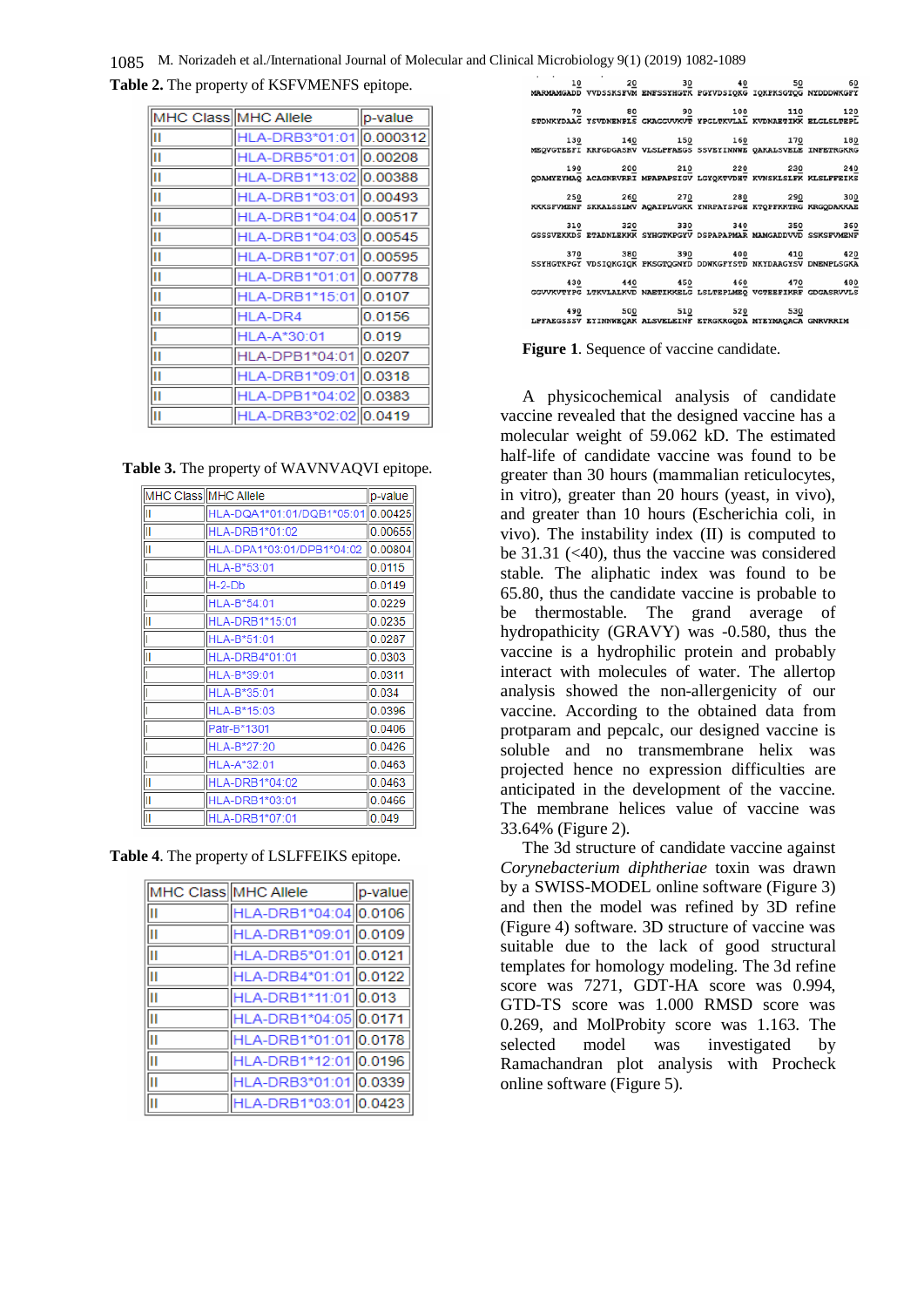M. Norizadeh et al.,/International Journal of Molecular and Clinical Microbiology 9(1) (2019) 1082-1089 1086



Figure 2. Secondary structure of vaccine candidate.



**Figure 3**. 3D model of vaccine candidate.



**Figure 4**. 3D refinement model of vaccine candidate.



Figure 5. Physiochemical properties of vaccine candidate

Ramachandran plot analysis by procheck revealed that 94.4% of residues are in most favored regions, 5.6% of residues are additional allowed regions and 0% of residues is in disallowed regions (Figure 6). The result of Ramachandran plot analysis supported the highquality structure of the refined model.



Figure 6. The Ramachandran plot of vaccine candidate.

In this research we used the IUPred2A program for detection of disorder region of our protein. The result obtain from IUPred2A showed that the protein is stable and do not have important disorders (Figure 7).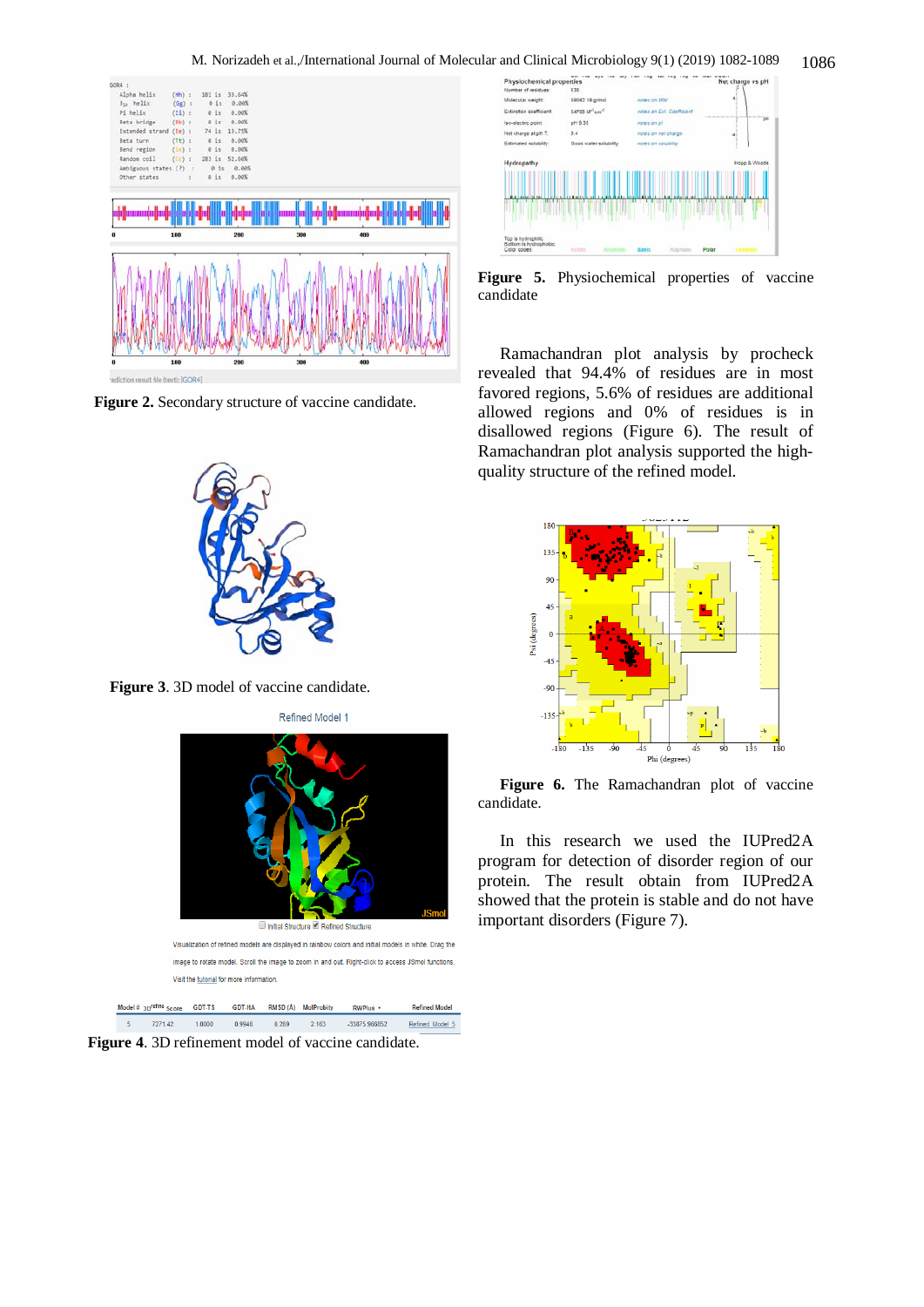1087 M. Norizadeh et al./International Journal of Molecular and Clinical Microbiology 9(1) (2019) 1082-1089



**Figure 7**. *Prediction of protein disorder using the IUPred web server.*

The binding affinity of epitopes to MHC class II (HLA-DRB1\*0101) is tested by HEX protein protein docking software. For molecular docking the 3D structure of HLA-DRB1\*0101 used as a ligand and the candidate vaccine structure used as a receptor and then submitted to Hex program. In this work, we used human serum albumin (protein structure) as negative control and analyzed the affinity of that protein as receptor to HLA-DRB1\*0101 as ligand in Hex software. The result of protein proten dochong showed that maximum affinity of candidate vaccine to HLA-DRB1\*0101 with the score of -636.85 while the affinity of human serum albumin to HLA-DRB1\*0101 was -84.16. The result of this study showed that the candidate vaccine can be stimulate HLA-DRB1\*0101 (Figure 8).



**Figure 8**. Molecular docking of HLA-DRB1\*0101 with candidate vaccine (A) and Human serum albumin (B).

#### **4. Discussion**

In this study we used the sequence of B chain toxin of *Corynebacterium diphtheriae* for design and in silico analysis of novel epitope vaccine candidate comprising high score epitopes from antigen. We used immunoinformatical analysis to design and checked the vaccine. HEX proteinprotein docking software was used for investigate the affinity of our designed vaccine to a type of MHCII (HLA-DRB1\*0101). The solicitation of different software's in vaccine design can importantly stimulate the procedure of vaccine finding and achieve this aim in few time. The peptide sequences having the value above the threshold (above 0.4) can candidate to vaccine. The Peptides having higher scores mean that they are easily recognized by B-cell and T-cells, thus having a higher probability as epitopes. The selected epitopes must also possess antigen as evaluated by VaxiJen (above 0.4). The peptides with antigenic properties are necessary to raise the immune responses.

Cytotoxic T-lymphocyte T-Cell Receptors identify endogenous antigen presented on MHCI, but inflammatory T-Cell Receptors and T- helper identify exogenous antigen presented on MHC II. For this reason in this research we used MHCII epitopes for candidate vaccine against *Corynebacterium diphtheriae* toxin.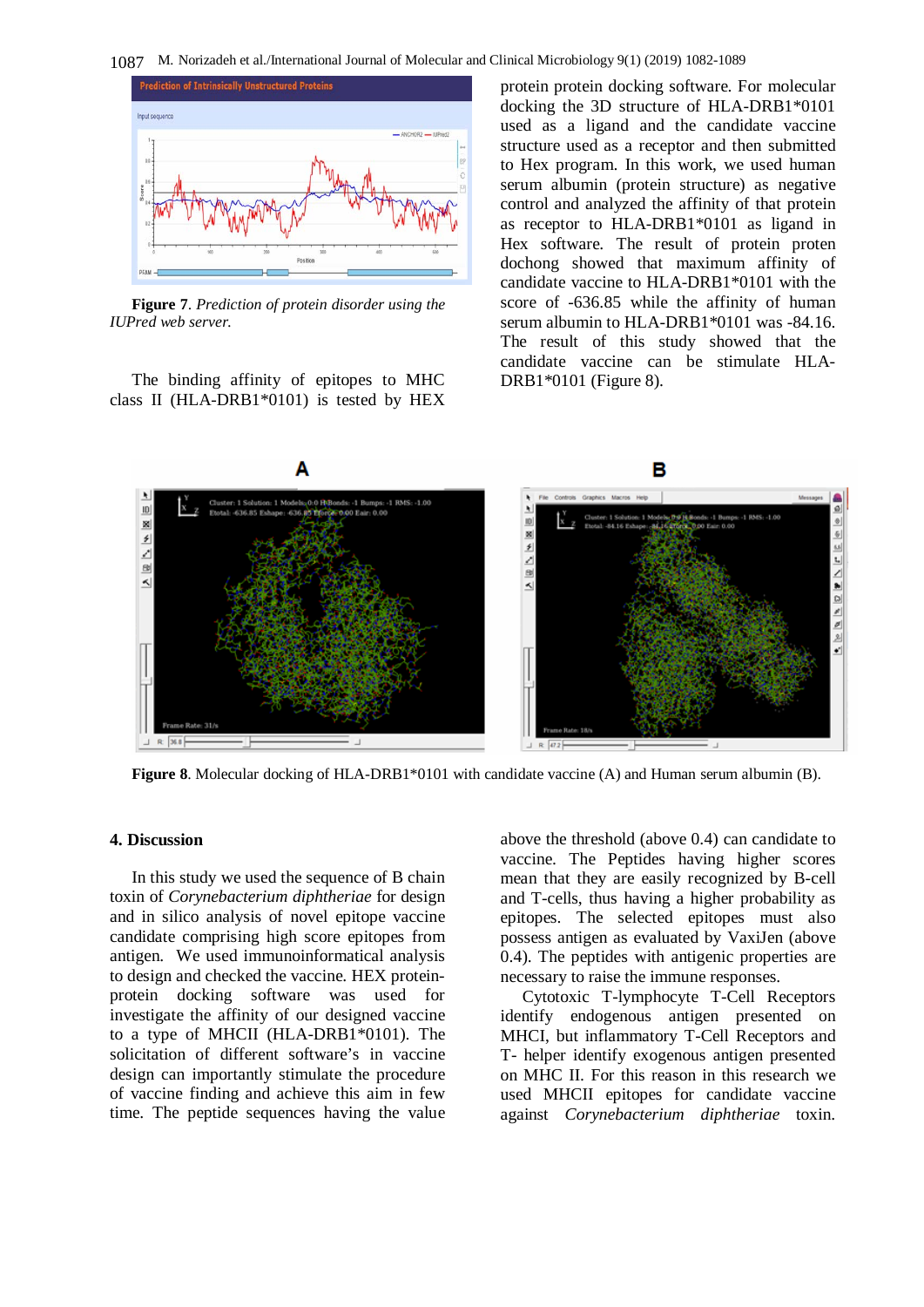These selected epitopes had the strongest affinity to HLA-DRB1\*0101. Hence, this HLA type will be used as a model in molecular docking (HEX). A physicochemical analysis of candidate vaccine revealed that the designed vaccine has a molecular weight of 59.062 kD. Proteins that having <110 kD molecular weight could be suitable vaccine candidates (Dar et al., 2019).

The estimated half-life of candidate vaccine was found to be greater than 30 hours (mammalian reticulocytes, in vitro), greater than 20 hours (yeast, in vivo), and greater than 10 hours (*Escherichia coli*, in vivo). The instability index is calculated to be 31.31 that is more less than 40, thus the vaccine was considered as stable. The aliphatic index of our vaccine calculated is high, thus the candidate vaccine is probable to be thermostable. The allergicity analysis of vaccne showed the non-allergenicity of our vaccine, thus the vaccine is not expected to drop harmful allergic reactions in humans. The result of this study Showed that the vaccine candidates have considerable binding with HLA-DRB1\*0101.

## **Conclusion**

The candidate vaccine has suitable structural, physiochemical, and immunological properties that may activate humoral and cellular immune responses against of *Corynebacterium diphtheriae* toxin. However, the candidate vaccine could be cloned and expressed at the laboratory and the vaccine experiments using model animals should be performed to confirm the suitability of vaccine against *Corynebacterium diphtheriae*.

## **Refereces**

- Dar, H.A., Zaheer, T., Shehroz, M., Ullah, N., Naz, K., Muhammad, S.A., Zhang, T., Amjad, A.A. (2019). Immunoinformatics Aided Design and Evaluation of a Potential Multi-Epitope Vaccine against Klebsiella Pneumoniae. Vaccines (Basel). Sep; 7(3): 88.
- Dikhit, M.R., Kumar, A., Das, S., Dehury, B., Rout, A.K., (2017). Identification of Potential MHC Class-II-Restricted Epitopes Derived from Leishmania donovani Antigens by Reverse

Vaccinology and Evaluation of Their CD4+ T-Cell Responsiveness against Visceral Leishmaniasis. Front Immunol. 8: 1763.

- Dimitrov, I., Bangov, D.R., Flower, Doytchinova, I. (2014). AllerTOP v.2 a server for in silico prediction of allergens. Journal of Molecular Modeling. 20 (6): 2278.
- Doytchinova, I.A., Flower, D.R. VaxiJen (2007). a server for prediction of protective antigens, tumour antigens and subunit vaccines. BMC Bioinformatics.8:4.
- Freeman Victor, J. (1951). Studies on the Virulence of Bacteriophage-Infected Strains of Corynebacterium Diphtheriae. Journal of Bacteriology. 61 (6): 675–688.
- Freeman, V.J., Morse, I.U. (1953). Further Observations on the Change to Virulence of Bacteriophage-Infected Avirulent Strains of Corynebacterium Diphtheriae. Journal of Bacteriology. 63 (3): 407–414.
- Gupta, S., Kapoor, P., Chaudhary, K., Gautam, A., Kumar, R., Raghava, G.P. (2013). Open Source Drug Discovery Consortium. In silico approach for predicting toxicity of peptides and proteins. PLoS ONE. 8:e73957.
- Jain, A., Tripathi, P., Shrotriya, A., Chaudhary, R., Singh, A. (2015). In silico analysis and modeling of putative T cell epitopes for vaccine design of Toscana virus. 3 Biotech. 5(4): 497–503.
- Khan, A., Junaid, M., Kaushik, A.C., Ali, A., Ali, S.S., Mehmood, A., Wei, D.Q. (2018). Computational identification, characterization and validation of potential antigenic peptide vaccines from hrHPVs E6 proteins using immunoinformatics and computational systems biology approaches. PLoS One. 13(5):e0196484.
- Mészáros, B., Erdos, G., Dosztányi, Z. (2018). IUPred2A: context-dependent prediction of protein disorder as a function of redox state and protein binding. Nucleic Acids Res. 2;46(W1):W329-W337.
- Shahsavani, N., Sheikhha, M.H., Yousefi, H., Sefid, F. (2018). In silico Homology Modeling and Epitope Prediction of NadA as a Potential Vaccine Candidate